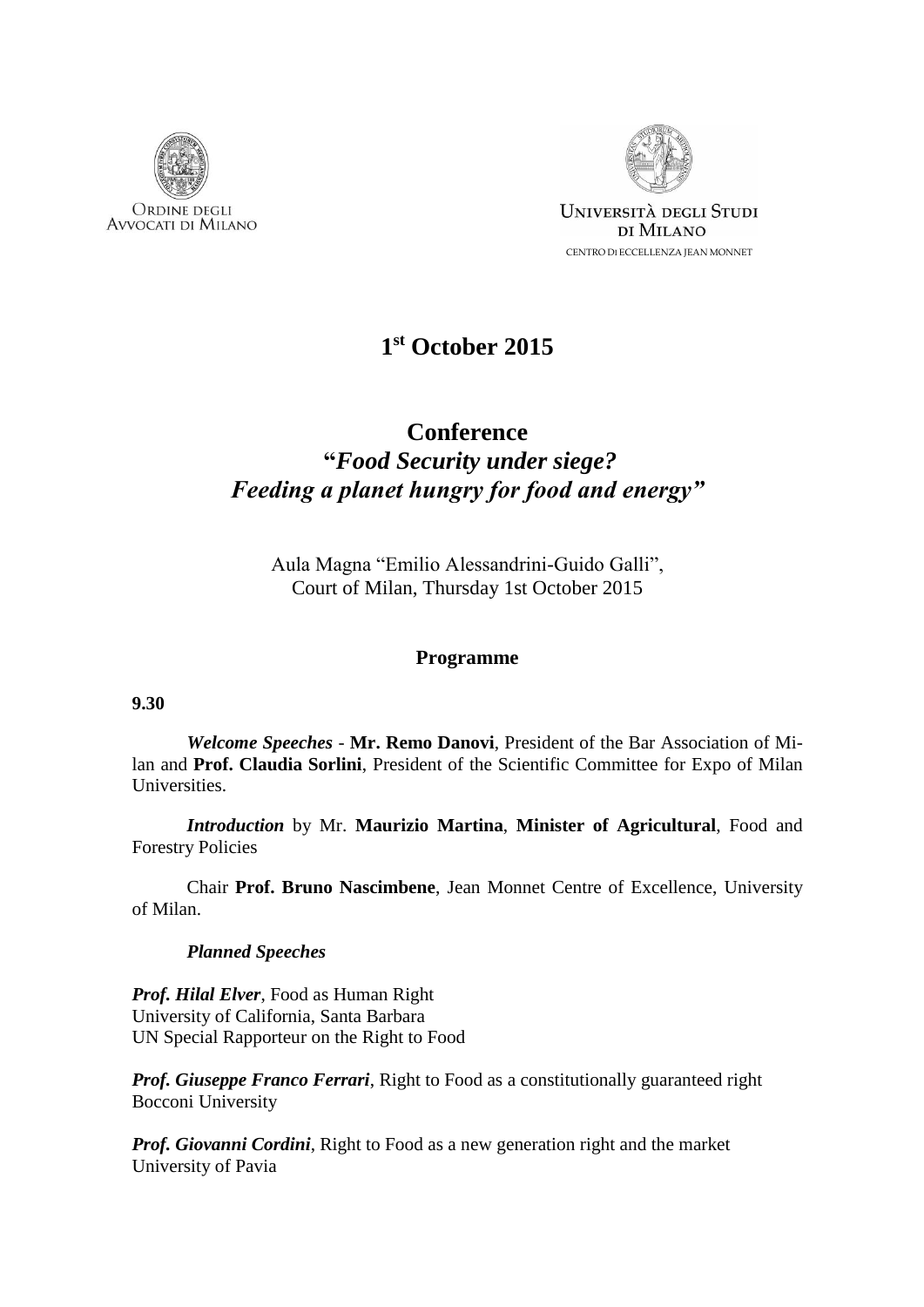*Dr. Colin Consalvez*, The National Food Security Bill in India Senior Advocate, Supreme Court of India Founder Director, Human Rights Law Network (HRLN)

*Dr. Arthur Pinheiro Chaves*, Right to Food in Brazil Federal Judge

*Dr. Nicholas Wasonga Orago*, Right to Food in Kenya Advocate of the High Court of Kenya School of Law, University of Nairobi

### **14,30**

*Mr. Roberto Ridolfi***,** EU Food Policy, Beyond Food Programmes: Food, Energy or Economy in the EU Future? Director for Sustainable Growth and Development, DG DEVCO, European Commission

*Mr. Francesco Pierri,* Right to Food and new FAO Strategic Objectives*,*  Family Farming Officer, FAO

*Prof. Luigi Costato*, "The lesser evil": Guantanamo or food and education ? University of Ferrara

*Prof. Paolo Borghi*, Biotechnologies in Agriculture: when a certain concept of food safety can threaten food security University of Ferrara

*Melvin Spreij,* Rules of the Global Market and Food Safety Counsellor, Agriculture and Commodities Division,WTO

*Dr. Elisabeth Bürgi,* Sustainable Development and Coherent International Law Making: the Example of Food Governance World Trade Institute

**Closing remarks**